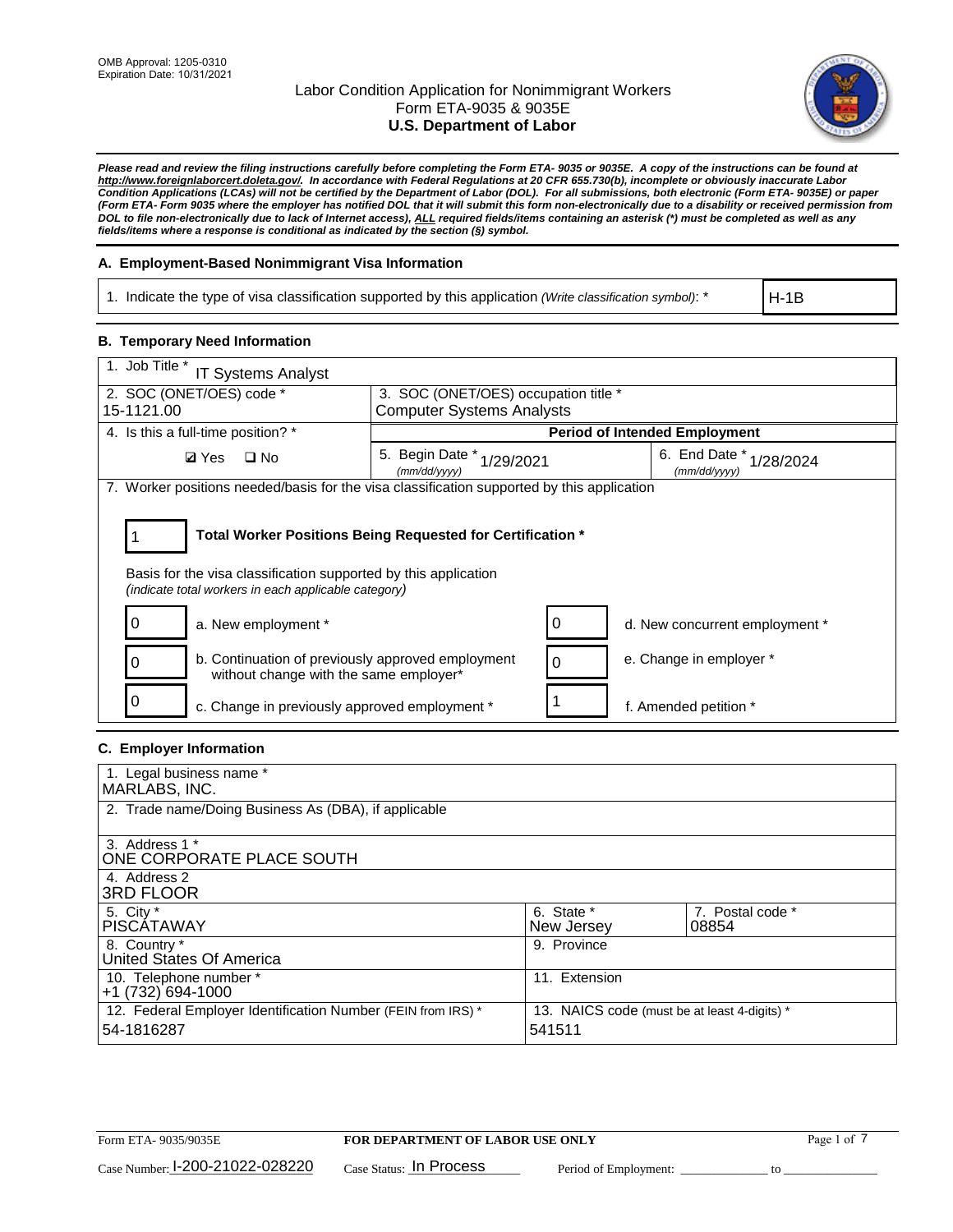

## **D. Employer Point of Contact Information**

**Important Note**: The information contained in this Section must be that of an employee of the employer who is authorized to act on behalf of the employer in labor certification matters. The information in this Section must be different from the agent or attorney information listed in Section E, unless the attorney is an employee of the employer.

| 1. Contact's last (family) name *               | 2. First (given) name * |                          | 3. Middle name(s)         |
|-------------------------------------------------|-------------------------|--------------------------|---------------------------|
| <b>VIDYADHARAN</b>                              | <b>SANJAY</b>           |                          |                           |
| 4. Contact's job title *<br>CHIEF LEGAL OFFICER |                         |                          |                           |
| 5. Address 1 *<br>ONE CORPORATE PLACE SOUTH FL3 |                         |                          |                           |
| 6. Address 2                                    |                         |                          |                           |
| 7. City $*$<br><b>PISCÁTAWAY</b>                |                         | 8. State *<br>New Jersey | 9. Postal code *<br>08854 |
| 10. Country *<br>United States Of America       |                         | 11. Province             |                           |
| 12. Telephone number *                          | Extension<br>13.        | 14. E-Mail address       |                           |
| +1 (732) 694-1000                               |                         | SANJAY@MARLABS.COM       |                           |

# **E. Attorney or Agent Information (If applicable)**

**Important Note**: The employer authorizes the attorney or agent identified in this section to act on its behalf in connection with the filing of this application.

| 1. Is the employer represented by an attorney or agent in the filing of this application? *<br>If "Yes," complete the remainder of Section E below. |               |                                                 |                               |  | $\Box$ Yes                                           | <b>Ø</b> No |
|-----------------------------------------------------------------------------------------------------------------------------------------------------|---------------|-------------------------------------------------|-------------------------------|--|------------------------------------------------------|-------------|
| 2. Attorney or Agent's last (family) name §                                                                                                         |               | 3. First (given) name $\S$<br>4. Middle name(s) |                               |  |                                                      |             |
| 5. Address 1 §                                                                                                                                      |               |                                                 |                               |  |                                                      |             |
| 6. Address 2                                                                                                                                        |               |                                                 |                               |  |                                                      |             |
| 7. City §                                                                                                                                           |               | 8. State §                                      |                               |  | 9. Postal code §                                     |             |
| 10. Country §                                                                                                                                       |               | 11. Province                                    |                               |  |                                                      |             |
| 12. Telephone number §                                                                                                                              | 13. Extension |                                                 | 14. E-Mail address            |  |                                                      |             |
| 15. Law firm/Business name §                                                                                                                        |               |                                                 | 16. Law firm/Business FEIN §  |  |                                                      |             |
| 17. State Bar number (only if attorney) §                                                                                                           |               |                                                 | standing (only if attorney) § |  | 18. State of highest court where attorney is in good |             |
| 19. Name of the highest State court where attorney is in good standing (only if attorney) §                                                         |               |                                                 |                               |  |                                                      |             |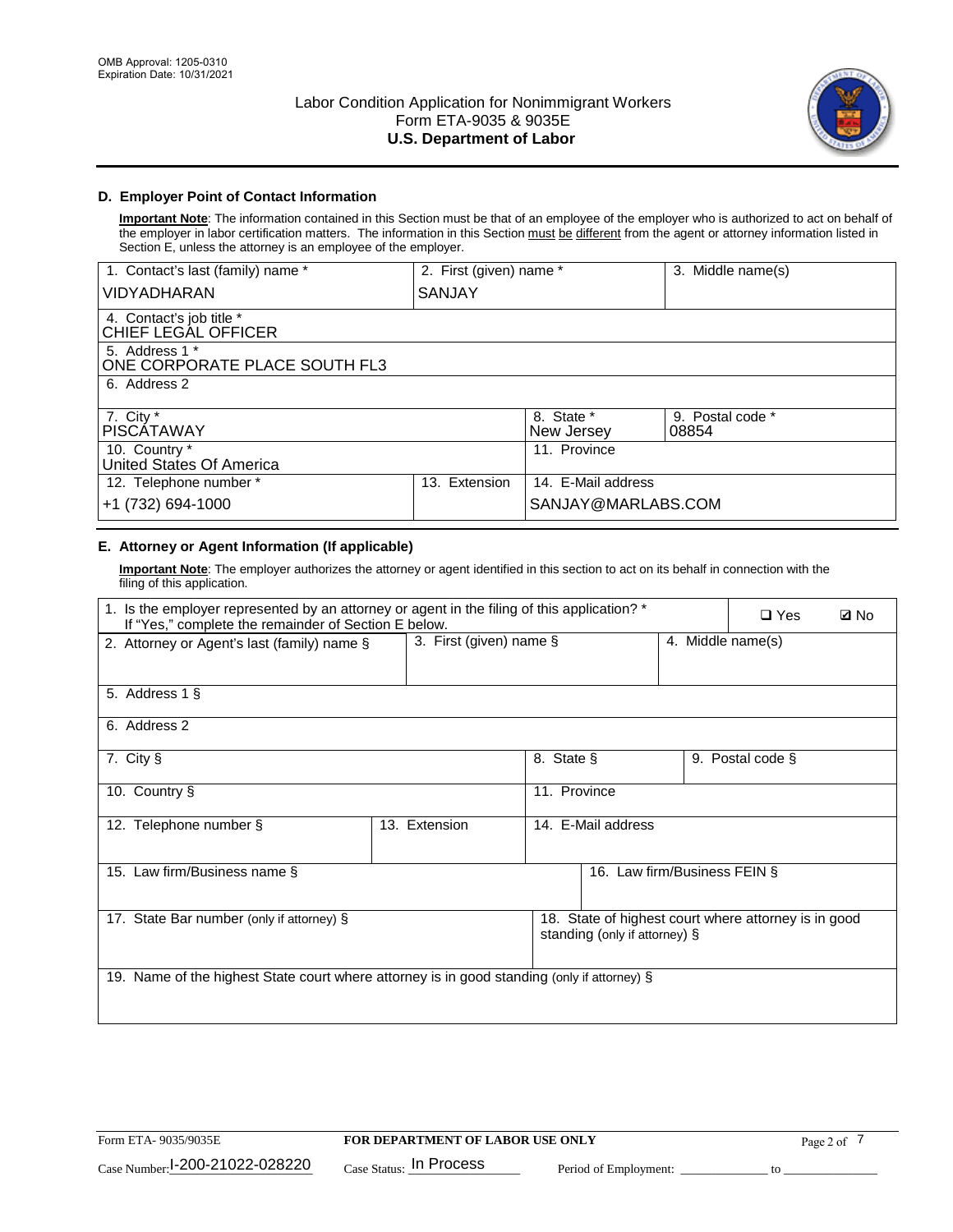

### **F. Employment and Wage Information**

**Important Note**: The employer must define the intended place(s) of employment with as much geographic specificity as possible. Each intended place(s) of employment listed below must be the worksite or physical location where the work will actually be performed and cannot be a P.O. Box. The employer must identify all intended places of employment, including those of short duration, on the LCA. 20 CFR 655.730(c)(5). If the employer is submitting this form non-electronically and the work is expected to be performed in more than one location, an attachment must be submitted in order to complete this section. An employer has the option to use either a single Form ETA-9035/9035E or multiple forms to disclose all intended places of employment. If the employer has more than ten (10) intended places of employment at the time of filing this application, the employer must file as many additional LCAs as are necessary to list all intended places of employment. See the form instructions for further information about identifying all intended places of employment.

### a.*Place of Employment Information* 1

|                                                                              | 1. Enter the estimated number of workers that will perform work at this place of employment under<br>the LCA.*                 |  |                                          |                      |                          |              |  |
|------------------------------------------------------------------------------|--------------------------------------------------------------------------------------------------------------------------------|--|------------------------------------------|----------------------|--------------------------|--------------|--|
|                                                                              | 2. Indicate whether the worker(s) subject to this LCA will be placed with a secondary entity at this<br>place of employment. * |  |                                          |                      | <b>Ø</b> Yes             | $\square$ No |  |
|                                                                              | 3. If "Yes" to question 2, provide the legal business name of the secondary entity. §                                          |  |                                          |                      |                          |              |  |
|                                                                              | J.B. HUNT TRANSPORT, INC                                                                                                       |  |                                          |                      |                          |              |  |
|                                                                              | 4. Address 1 *<br>215 JB HUNT CORPORATE DR                                                                                     |  |                                          |                      |                          |              |  |
|                                                                              | 5. Address 2                                                                                                                   |  |                                          |                      |                          |              |  |
| 6. City $*$<br><b>LOWELL</b>                                                 |                                                                                                                                |  | 7. County *<br><b>Benton</b>             |                      |                          |              |  |
| Arkansas                                                                     | 8. State/District/Territory *                                                                                                  |  | 9. Postal code *<br>72745                |                      |                          |              |  |
| 10. Wage Rate Paid to Nonimmigrant Workers *<br>10a. Per: (Choose only one)* |                                                                                                                                |  |                                          |                      |                          |              |  |
|                                                                              | □ Hour □ Week □ Bi-Weekly □ Month □ Year<br>From $\text{\$}$ 60000 00<br>To: $\mathsf{\$}$                                     |  |                                          |                      |                          |              |  |
|                                                                              | 11. Prevailing Wage Rate *                                                                                                     |  | 11a. Per: (Choose only one)*             |                      |                          |              |  |
|                                                                              | $\sin 5957100$                                                                                                                 |  | □ Hour □ Week □ Bi-Weekly □ Month ☑ Year |                      |                          |              |  |
|                                                                              | Questions 12-14. Identify the source used for the prevailing wage (PW) (check and fully complete only one): *                  |  |                                          |                      |                          |              |  |
| 12.                                                                          | A Prevailing Wage Determination (PWD) issued by the Department of Labor                                                        |  |                                          |                      | a. PWD tracking number § |              |  |
| 13.<br>$\boxed{\mathbf{v}}$                                                  | A PW obtained independently from the Occupational Employment Statistics (OES) Program                                          |  |                                          |                      |                          |              |  |
|                                                                              | a. Wage Level (check one): §                                                                                                   |  |                                          | b. Source Year §     |                          |              |  |
|                                                                              | ☑ ॥<br>$\square$ $\square$<br>$\Box$ IV<br>$\Box$ N/A<br>⊓⊥                                                                    |  |                                          | 7/1/2020 - 6/30/2021 |                          |              |  |
| 14.                                                                          | A PW obtained using another legitimate source (other than OES) or an independent authoritative source                          |  |                                          |                      |                          |              |  |
|                                                                              | a. Source Type (check one): §<br>b. Source Year §<br>$\Box$ CBA<br>$\Box$ DBA<br>$\square$ SCA<br>$\Box$ Other/ PW Survey      |  |                                          |                      |                          |              |  |
|                                                                              | c. If responded "Other/ PW Survey" in question 14.a, enter the name of the survey producer or publisher §                      |  |                                          |                      |                          |              |  |
|                                                                              |                                                                                                                                |  |                                          |                      |                          |              |  |
|                                                                              | d. If responded "Other/ PW Survey" in question 14.a, enter the title or name of the PW survey §                                |  |                                          |                      |                          |              |  |
|                                                                              |                                                                                                                                |  |                                          |                      |                          |              |  |
|                                                                              |                                                                                                                                |  |                                          |                      |                          |              |  |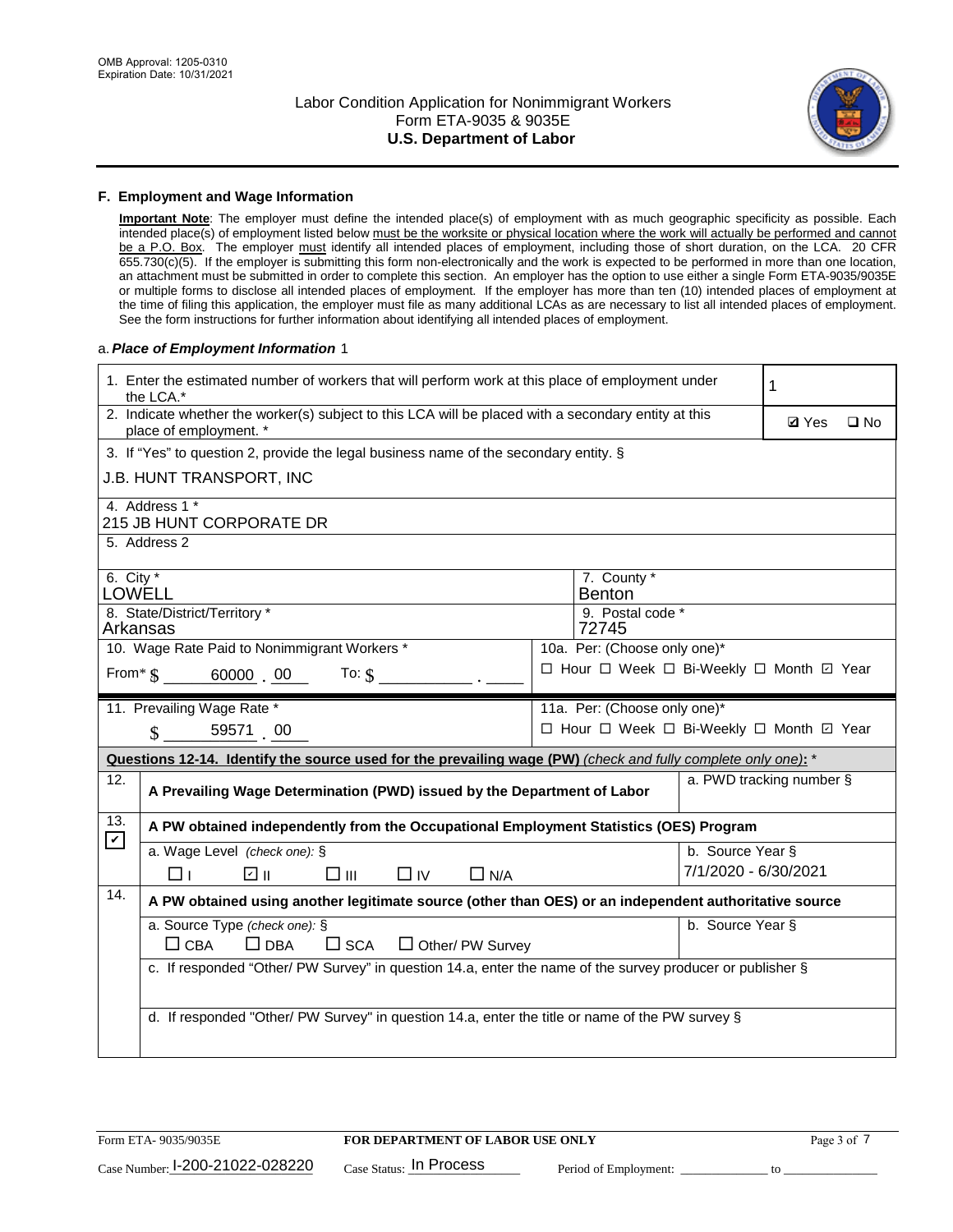

# **G. Employer Labor Condition Statements**

! *Important Note:* In order for your application to be processed, you MUST read Section G of the Form ETA-9035CP - General Instructions for the 9035 & 9035E under the heading "Employer Labor Condition Statements" and agree to all four (4) labor condition statements summarized below:

- (1) **Wages:** The employer shall pay nonimmigrant workers at least the prevailing wage or the employer's actual wage, whichever is higher, and pay for non-productive time. The employer shall offer nonimmigrant workers benefits and eligibility for benefits provided as compensation for services on the same basis as the employer offers to U.S. workers. The employer shall not make deductions to recoup a business expense(s) of the employer including attorney fees and other costs connected to the performance of H-1B, H-1B1, or E-3 program functions which are required to be performed by the employer. This includes expenses related to the preparation and filing of this LCA and related visa petition information. 20 CFR 655.731;
- (2) **Working Conditions:** The employer shall provide working conditions for nonimmigrants which will not adversely affect the working conditions of workers similarly employed. The employer's obligation regarding working conditions shall extend for the duration of the validity period of the certified LCA or the period during which the worker(s) working pursuant to this LCA is employed by the employer, whichever is longer. 20 CFR 655.732;
- (3) **Strike, Lockout, or Work Stoppage:** At the time of filing this LCA, the employer is not involved in a strike, lockout, or work stoppage in the course of a labor dispute in the occupational classification in the area(s) of intended employment. The employer will notify the Department of Labor within 3 days of the occurrence of a strike or lockout in the occupation, and in that event the LCA will not be used to support a petition filing with the U.S. Citizenship and Immigration Services (USCIS) until the DOL Employment and Training Administration (ETA) determines that the strike or lockout has ended. 20 CFR 655.733; and
- (4) **Notice:** Notice of the LCA filing was provided no more than 30 days before the filing of this LCA or will be provided on the day this LCA is filed to the bargaining representative in the occupation and area of intended employment, or if there is no bargaining representative, to workers in the occupation at the place(s) of employment either by electronic or physical posting. This notice was or will be posted for a total period of 10 days, except that if employees are provided individual direct notice by e-mail, notification need only be given once. A copy of the notice documentation will be maintained in the employer's public access file. A copy of this LCA will be provided to each nonimmigrant worker employed pursuant to the LCA. The employer shall, no later than the date the worker(s) report to work at the place(s) of employment, provide a signed copy of the certified LCA to the worker(s) working pursuant to this LCA. 20 CFR 655.734.

1. **I have read and agree to** Labor Condition Statements 1, 2, 3, and 4 above and as fully explained in Section G of the Form ETA-9035CP – General Instructions for the 9035 & 9035E and the Department's regulations at 20 CFR 655 Subpart H. \*

**Ø**Yes ロNo

### **H. Additional Employer Labor Condition Statements –H-1B Employers ONLY**

!**Important Note***:* In order for your H-1B application to be processed, you MUST read Section H – Subsection 1 of the Form ETA 9035CP – General Instructions for the 9035 & 9035E under the heading "Additional Employer Labor Condition Statements" and answer the questions below.

#### *a. Subsection 1*

| 1. At the time of filing this LCA, is the employer H-1B dependent? §                                                                                                                                                                                          | ⊡ Yes      | □ No       |              |  |
|---------------------------------------------------------------------------------------------------------------------------------------------------------------------------------------------------------------------------------------------------------------|------------|------------|--------------|--|
| 2. At the time of filing this LCA, is the employer a willful violator? $\S$                                                                                                                                                                                   |            | $\Box$ Yes | ⊡ No         |  |
| 3. If "Yes" is marked in questions H.1 and/or H.2, you must answer "Yes" or "No" regarding<br>whether the employer will use this application ONLY to support H-1B petitions or extensions of<br>status for exempt H-1B nonimmigrant workers? §                |            |            | $\Box$ No    |  |
| 4. If "Yes" is marked in question H.3, identify the statutory basis for the<br>■ \$60,000 or higher annual wage<br>exemption of the H-1B nonimmigrant workers associated with this<br>□ Master's Degree or higher in related specialty<br>$\Box$ Both<br>LCA. |            |            |              |  |
| H-1B Dependent or Willful Violator Employers -Master's Degree or Higher Exemptions ONLY                                                                                                                                                                       |            |            |              |  |
| 5. Indicate whether a completed Appendix A is attached to this LCA covering any H-1B<br>nonimmigrant worker for whom the statutory exemption will be based <b>ONLY</b> on attainment of a<br>Master's Degree or higher in related specialty. §                | $\Box$ Yes | ⊡ No       | <b>Q</b> N/A |  |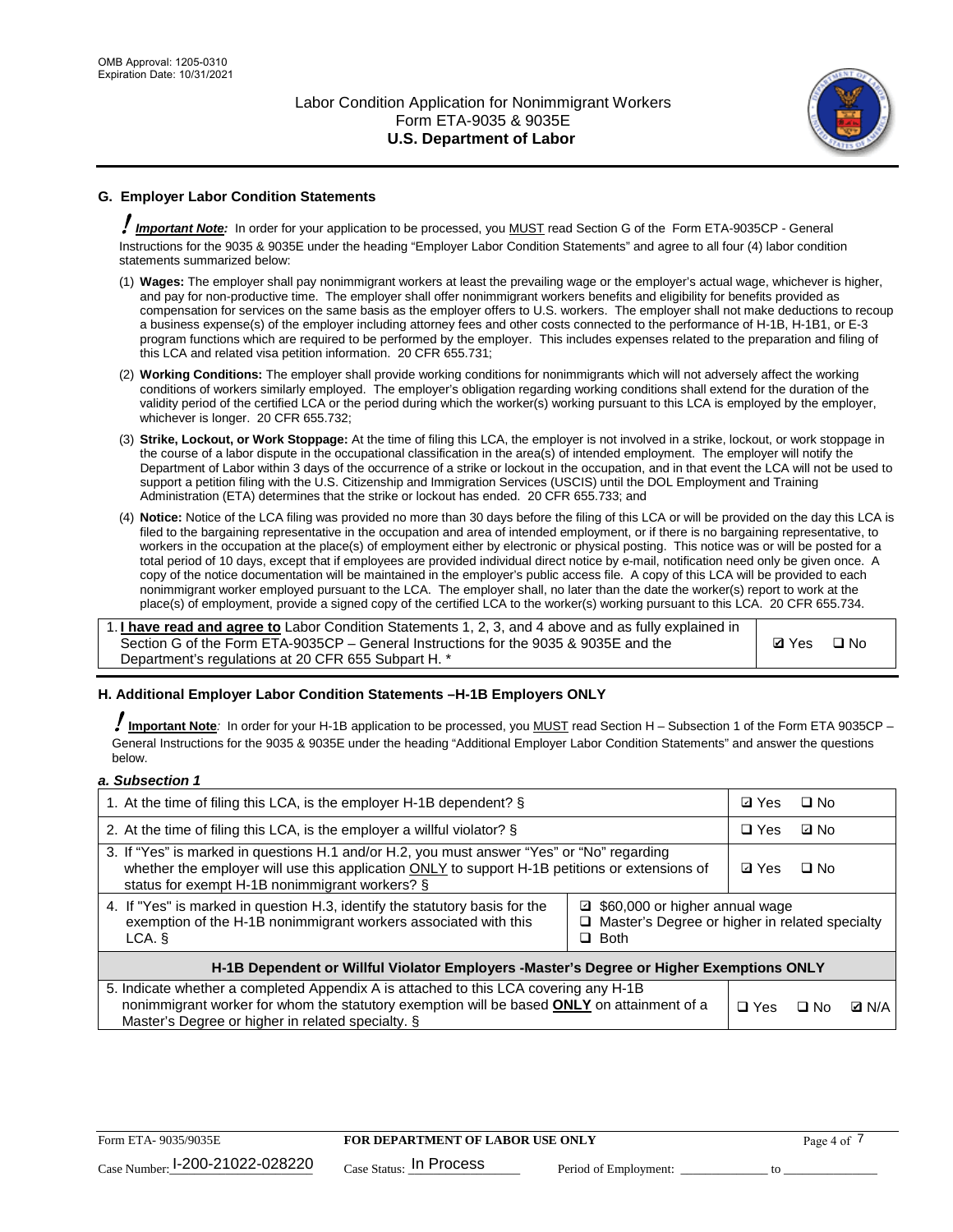

**If you marked "Yes" to questions H.a.1 (H-1B dependent) and/or H.a.2 (H-1B willful violator) and "No" to question H.a.3 (exempt H-1B nonimmigrant workers), you MUST read Section H – Subsection 2 of the Form ETA 9035CP – General Instructions for the 9035 & 9035E under the heading "Additional Employer Labor Condition Statements" and indicate your agreement to all three (3) additional statements summarized below.**

### *b. Subsection 2*

- A. **Displacement:** An H-1B dependent or willful violator employer is prohibited from displacing a U.S. worker in its own workforce within the period beginning 90 days before and ending 90 days after the date of filing of the visa petition. 20 CFR 655.738(c);
- B. **Secondary Displacement:** An H-1B dependent or willful violator employer is prohibited from placing an H-1B nonimmigrant worker(s) with another/secondary employer where there are indicia of an employment relationship between the nonimmigrant worker(s) and that other/secondary employer (thus possibly affecting the jobs of U.S. workers employed by that other employer), unless and until the employer subject to this LCA makes the inquiries and/or receives the information set forth in 20 CFR 655.738(d)(5) concerning that other/secondary employer's displacement of similarly employed U.S. workers in its workforce within the period beginning 90 days before and ending 90 days after the date of such placement. 20 CFR 655.738(d). Even if the required inquiry of the secondary employer is made, the H-1B dependent or willful violator employer will be subject to a finding of a violation of the secondary displacement prohibition if the secondary employer, in fact, displaces any U.S. worker(s) during the applicable time period; and
- C. **Recruitment and Hiring:** Prior to filing this LCA or any petition or request for extension of status for nonimmigrant worker(s) supported by this LCA, the H-1B dependent or willful violator employer must take good faith steps to recruit U.S. workers for the job(s) using procedures that meet industry-wide standards and offer compensation that is at least as great as the required wage to be paid to the nonimmigrant worker(s) pursuant to 20 CFR 655.731(a). The employer must offer the job(s) to any U.S. worker who applies and is equally or better qualified for the job than the nonimmigrant worker. 20 CFR 655.739.

| 6. I have read and agree to Additional Employer Labor Condition Statements A, B, and C above and |       |           |
|--------------------------------------------------------------------------------------------------|-------|-----------|
| as fully explained in Section H – Subsections 1 and 2 of the Form ETA 9035CP – General           | □ Yes | $\Box$ No |
| Instructions for the 9035 & 9035E and the Department's regulations at 20 CFR 655 Subpart H. §    |       |           |

### **I. Public Disclosure Information**

! **Important Note***:* You must select one or both of the options listed in this Section.

|  | 1. Public disclosure information in the United States will be kept at: * |  |  |  |
|--|--------------------------------------------------------------------------|--|--|--|
|  |                                                                          |  |  |  |

**sqrt** Employer's principal place of business □ Place of employment

### **J. Notice of Obligations**

A. Upon receipt of the certified LCA, the employer must take the following actions:

- o Print and sign a hard copy of the LCA if filing electronically (20 CFR 655.730(c)(3));<br>
Maintain the original signed and certified LCA in the employer's files (20 CFR 655.7
- Maintain the original signed and certified LCA in the employer's files (20 CFR 655.705(c)(2); 20 CFR 655.730(c)(3); and 20 CFR 655.760); and
- o Make a copy of the LCA, as well as necessary supporting documentation required by the Department of Labor regulations, available for public examination in a public access file at the employer's principal place of business in the U.S. or at the place of employment within one working day after the date on which the LCA is filed with the Department of Labor (20 CFR 655.705(c)(2) and 20 CFR 655.760).
- B. The employer must develop sufficient documentation to meet its burden of proof with respect to the validity of the statements made in its LCA and the accuracy of information provided, in the event that such statement or information is challenged (20 CFR 655.705(c)(5) and 20 CFR 655.700(d)(4)(iv)).
- C. The employer must make this LCA, supporting documentation, and other records available to officials of the Department of Labor upon request during any investigation under the Immigration and Nationality Act (20 CFR 655.760 and 20 CFR Subpart I).

*I declare under penalty of perjury that I have read and reviewed this application and that to the best of my knowledge, the*  information contained therein is true and accurate. I understand that to knowingly furnish materially false information in the *preparation of this form and any supplement thereto or to aid, abet, or counsel another to do so is a federal offense punishable by fines, imprisonment, or both (18 U.S.C. 2, 1001,1546,1621).*

| 1. Last (family) name of hiring or designated official *   2. First (given) name of hiring or designated official *   3. Middle initial §<br>Vidyadharan | Saniav           |  |
|----------------------------------------------------------------------------------------------------------------------------------------------------------|------------------|--|
| 4. Hiring or designated official title *<br>Chief Legal Officer                                                                                          |                  |  |
| 5. Signature *                                                                                                                                           | 6. Date signed * |  |

| Form ETA-9035/9035E                         | <b>FOR DEPARTMENT OF LABOR USE ONLY</b> |                       |  |
|---------------------------------------------|-----------------------------------------|-----------------------|--|
| $_{\text{Case Number:}}$ 1-200-21022-028220 | $_{\rm Case~S status:}$ In Process      | Period of Employment: |  |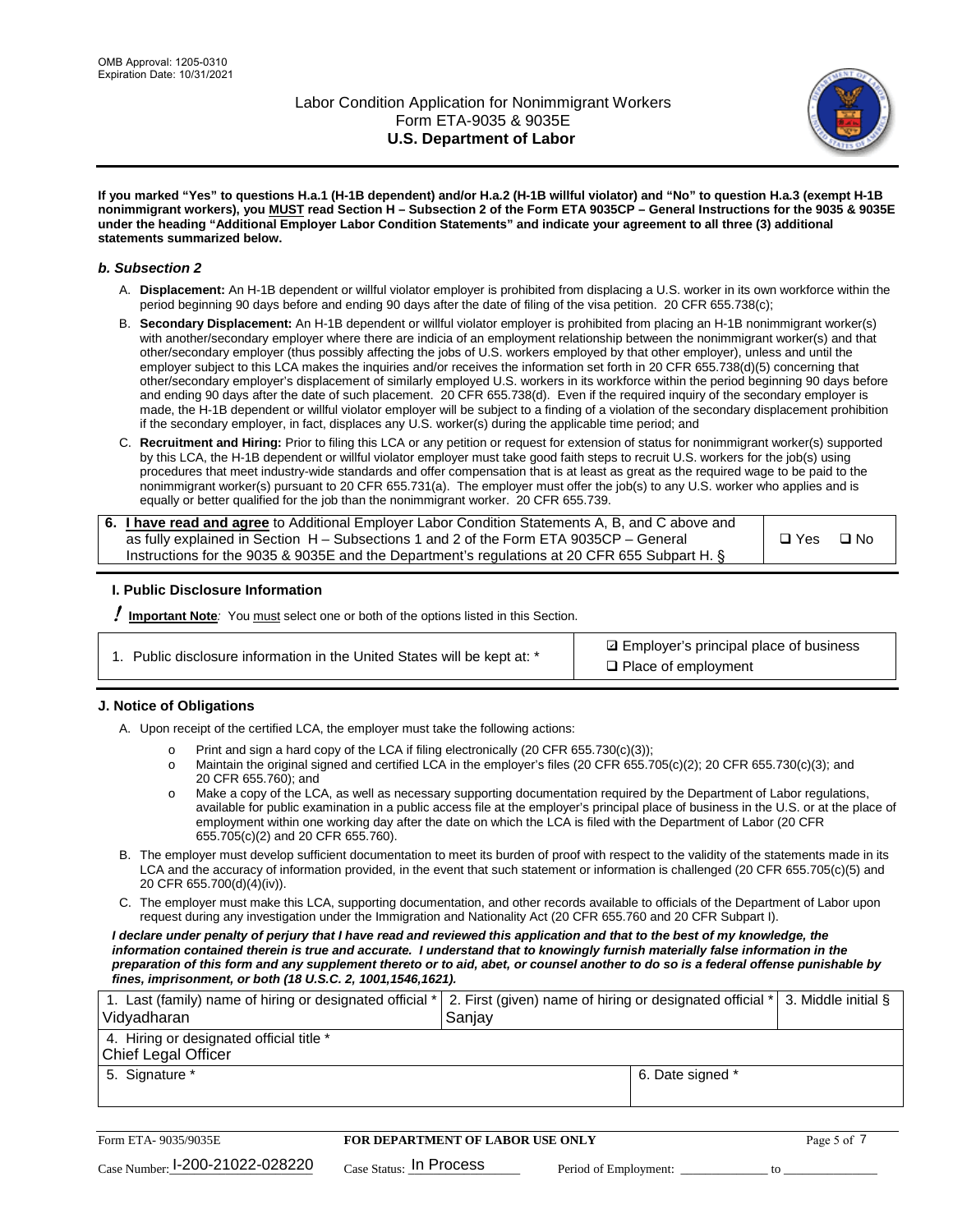

## **K. LCA Preparer**

**Important Note**: Complete this section if the preparer of this LCA is a person other than the one identified in either Section D (employer point of contact) or E (attorney or agent) of this application.

| 1. Last (family) name $\S$                                                                                            | 2. First (given) name §          | 3. Middle initial |
|-----------------------------------------------------------------------------------------------------------------------|----------------------------------|-------------------|
| Complido                                                                                                              | Marilou                          |                   |
| 4. Firm/Business name §                                                                                               |                                  |                   |
| Marlabs, Inc.                                                                                                         |                                  |                   |
| 5. E-Mail address §<br>marilou@marlabs.com                                                                            |                                  |                   |
| L. U.S. Government Agency Use (ONLY)                                                                                  |                                  |                   |
| By virtue of the signature below, the Department of Labor hereby acknowledges the following:                          |                                  |                   |
| This certification is valid from This certification of the state of the state of the This certification is valid from | to to                            |                   |
| Department of Labor, Office of Foreign Labor Certification                                                            | Certification Date (date signed) |                   |
|                                                                                                                       |                                  |                   |

 $\frac{1111100688}{1111100688}$ I-200-21022-028220 In Process

Case number **Case Status** Case Status **Case Status** 

*The Department of Labor is not the guarantor of the accuracy, truthfulness, or adequacy of a certified LCA.*

### **M. Signature Notification and Complaints**

The signatures and dates signed on this form will not be filled out when electronically submitting to the Department of Labor for processing, but **MUST** be complete when submitting non-electronically. If the application is submitted electronically, any resulting certification **MUST** be signed *immediately upon receipt* from DOL before it can be submitted to USCIS for final processing.

Complaints alleging misrepresentation of material facts in the LCA and/or failure to comply with the terms of the LCA may be filed using the WH-4 Form with any office of the Wage and Hour Division, U.S. Department of Labor. A listing of the Wage and Hour Division offices can be obtained at www.dol.gov/whd. Complaints alleging failure to offer employment to an equally or better qualified U.S. worker, or an employer's misrepresentation regarding such offer(s) of employment, may be filed with the U.S. Department of Justice, Civil Rights Division, Immigrant and Employee Rights Section, 950 Pennsylvania Avenue, NW, # IER, NYA 9000, Washington, DC, 20530, and additional information can be obtained at www.justice.gov. Please note that complaints should be filed with the Civil Rights Division, Immigrant and Employee Rights Section at the Department of Justice only if the violation is by an employer who is H-1B dependent or a willful violator as defined in 20 CFR 655.710(b) and 655.734(a)(1)(ii).

### **N. OMB Paperwork Reduction Act** *(1205-0310)*

These reporting instructions have been approved under the Paperwork Reduction Act of 1995. Persons are not required to respond to this collection of information unless it displays a currently valid OMB control number. Your response is required to receive the benefit of consideration of your application. (Immigration and Nationality Act, Section 212(n) and (t) and 214(c)). Public reporting burden for this collection of information, which is to assist with program management and to meet Congressional and statutory requirements, is estimated to average 75 minutes per response, including the time to review instructions, search existing data sources, gather and maintain the data needed, and complete and review the collection of information.

Send comments regarding this burden estimate or any other aspect of this collection of information, including suggestions for reducing this burden, to the U.S. Department of Labor, Employment and Training Administration, Office of Foreign Labor Certification, 200 Constitution Ave., NW, Box PPII 12-200, Washington, DC, 20210. (Paperwork Reduction Project OMB 1205-0310.) **Do NOT send the completed application to this address.**

| Form ETA-9035/9035E             | <b>FOR DEPARTMENT OF LABOR USE ONLY</b> | Page 6 of             |  |
|---------------------------------|-----------------------------------------|-----------------------|--|
| Case Number: 1-200-21022-028220 | $_{\text{Case Status:}}$ In Process     | Period of Employment: |  |